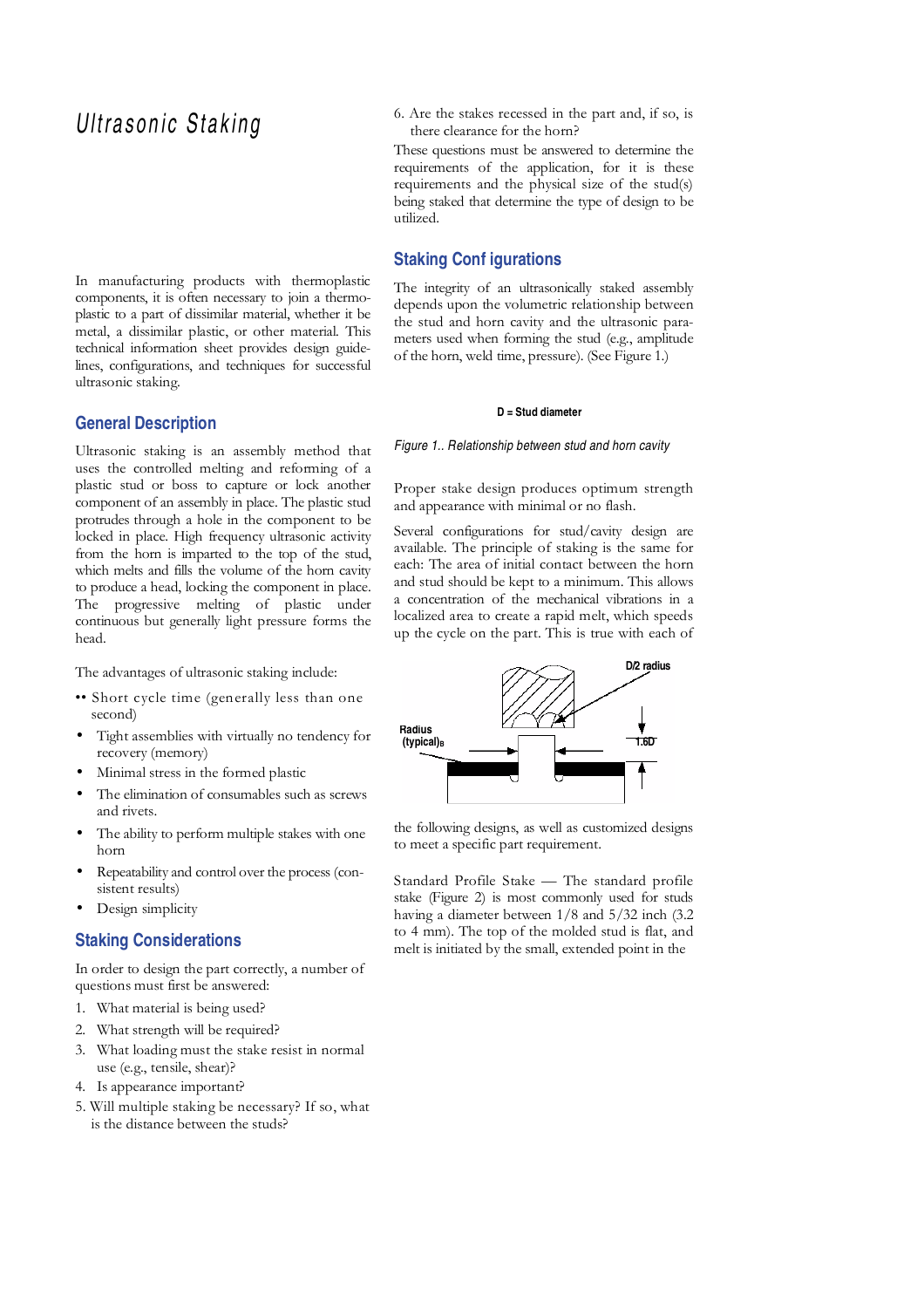## Figure 2.. Standard proile stake

horn cavity. The head produced is twice the diameter of the stud and satisfies the requirements of the

majority of staking applications. It is ideal for staking non-abrasive (unfilled) thermoplastics, both rigid and non-rigid. Standardized threaded horn tips for tapped horns are available for studs with diameters of 1/32 to 3/16 inch (0.8 to 4.8 mm). The standard profile should not be used for studs more than  $5/32$  inch (4 mm) in diameter. Low profile or hollow staking should be used. For studs less than 1Æ inch, the dome stake (described below) should be used.

Low Profile Stake — Low profile staking (Figure 3) is very similar to standard profile staking. It differs in the height of the finished staked head. This reduction of head height (low profile) is advantageous in applications where space is limited, and it improves cycle times; however, it produces a lower strength stake.

tip is less susceptible to wear than the standard profile tip when glass-filled materials are being staked.

Knurled Stake — The knurled stake (Figure 5), available in both male and female patterns, is



Figure 3.. Low profile stake

**1 .6D 2D 0.5D**  designed for simplicity and rapid rate of assembly, and is used when appearance and strength are not critical. There is no dimensioned horn cavity, and multiple stakes may be made without concern for

precise alignment or stud diameter. A hand-held welding tool may be utilized.



Figure 5.. Knurled stake

Flush Stake — For applications requiring a flush surface and having sufficient thickness in the contained piece to allow for a recess, the flush stake (Figure 6) is ideal. The tapered stud design used for dome staking is recommended, and a flat-faced horn or tip is utilized. Flush staking may be used for all thermoplastics.



Figure 6.. Flush stake

Dome Stake — The dome stake (Figure 4) is recommended for studs with a diameter of 1/8 inch (3.2 mm) or less, or where multiple studs are being staked. It is especially useful for very small diameters, or when the material is glass- or mineral-filled.



#### Figure 4.. Dome stake

The top of the stud should be tapered (coneshaped), the point of which initiates material melt, reducing energy being transmitted through the stud. Alignment between the horn and the stud is not as critical as with the standard profile, because the tip and Figure 7.. Hollow stake

than 3/16 inch (4.8 mm) in diameter. Hollow studs offer advantages in molding, because they prevent surface sinks and internal voids. Staking a hollow stud produces a large, strong head without

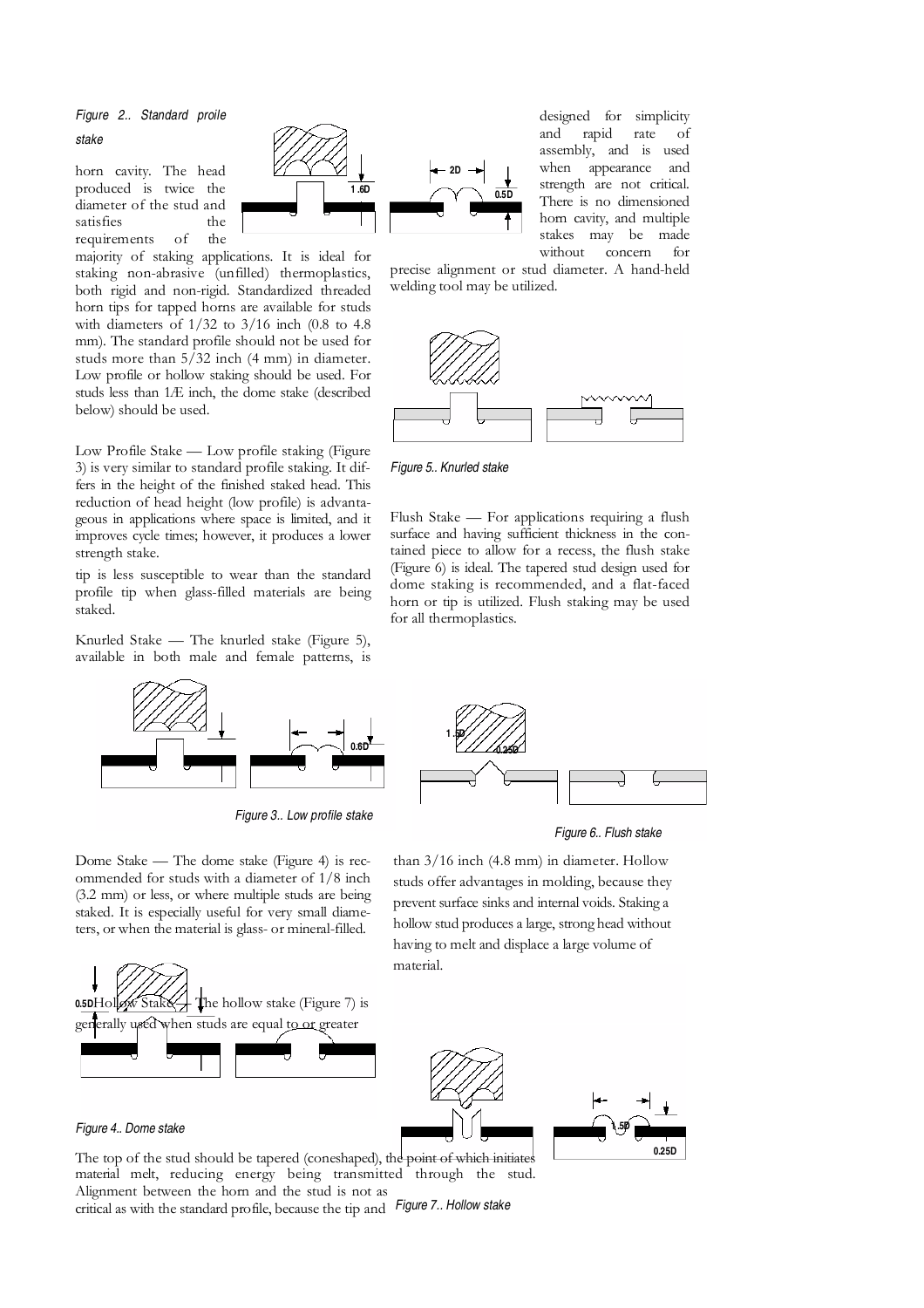Also, where disassembly for repair is a primary requirement of the application, repairs can be made by removing the formed stud head for access to internal components and driving a self-tapping screw into the inside diameter of the stud for reassembly.

## **Process Parameter Guidelines**

When setting up a staking application, use the following standard process parameters as a guideline:

- Slow downspeed
- Pretrigger of low Dynamic Trigger setting
- Low pressure
- Medium to high amplitude (refer to Branson Amplitude Reference Guide, TL-2)
- Rigid support under studs

# **Multiple Staking**

In many cases, more than one stud may be staked in a single operation. The feasibility of multiple staking is determined by the abiity to design a horn that will function properly. The horn used for multiple staking can be half-wavelength or composite in design. If the studs are on the same plane and within 1/2 inch (12.7 mm) of each other, a half-wave horn is recommended. Large parts hav-ing studs widely spaced on the same plane would require a full-wave composite horn to provide the necessary amplitude for staking.

# **Staking Techniques**

Two methods are recommended for staking, depending upon the material and staking requirements: the conventional method, which is most frequently used, and the high-pressure method. Both methods of staking require the stud to be properly located and rigidly supported directly below to ensure correct alignment with the horn cavity, and that energy will be expended at the horn/stud interface rather than exciting the entire plastic assembly and fixture.

#### Con ventional Method

In this instance, the intent is to localize the ultrasonic energy at the top of the plastic stud, so only this area of the stud begins to melt. The mechanics used to generate this method of melt staking often require pretriggering (energizing the ultrasonic horn) prior to contacting the top of the stud.

The horn descends onto the stud at a preset speed and pressure (bearing force) to allow surface melting of the stud to occur. It is important that the downspeed of the horn is not faster than the melting rate of the plastic stud; this prevents the stud from being deformed or buckling.

The plastic stud melts into the cavity of the horn. A hold (dwell) time is then required to allow solidification of the reformed stud head. Sufficient clamp force between the formed head and the horn during solidification will keep the parts tightly locked together.

#### High-Pressure Method

This method involves reforming the plastic stud without reaching its melting temperature on the surface, creating a condition that softens and forms the stud into a mushroom shape when using a flatfaced horn. (Cavities may also be used.) The highpressure method works best with resilient materials such as ABS and high-impact styrene or polyethylene and polypropylene. However, it has also been found to work well with more rigid materials such as polycarbonate and acetal.

The mechanics used to accomplish high-pressure staking require high force between the working face of the horn and the top of the plastic stud before energizing the ultrasonic horn, and using a low-amplitude horn.

The horn reforms the stud to generate a mushroom head on the top of the stud. The travel distance selected can permit the parts joined to move freely or be tightly locked together. It is recommended that only low profile plastic studs be used to help prevent stud bending (deflection) when high pressure is applied between the top of the stud and horn. Figure 8 shows a cross section of a mushroom-formed stud.



Figure 8.. High--pressure stake

Process parameters for the high-pressure method are as follows:

- Medium downspeed
- Medium to high Dynamic Trigger setting
- Medium to high pressure
- Low amplitude
- Rigid support under the studs.